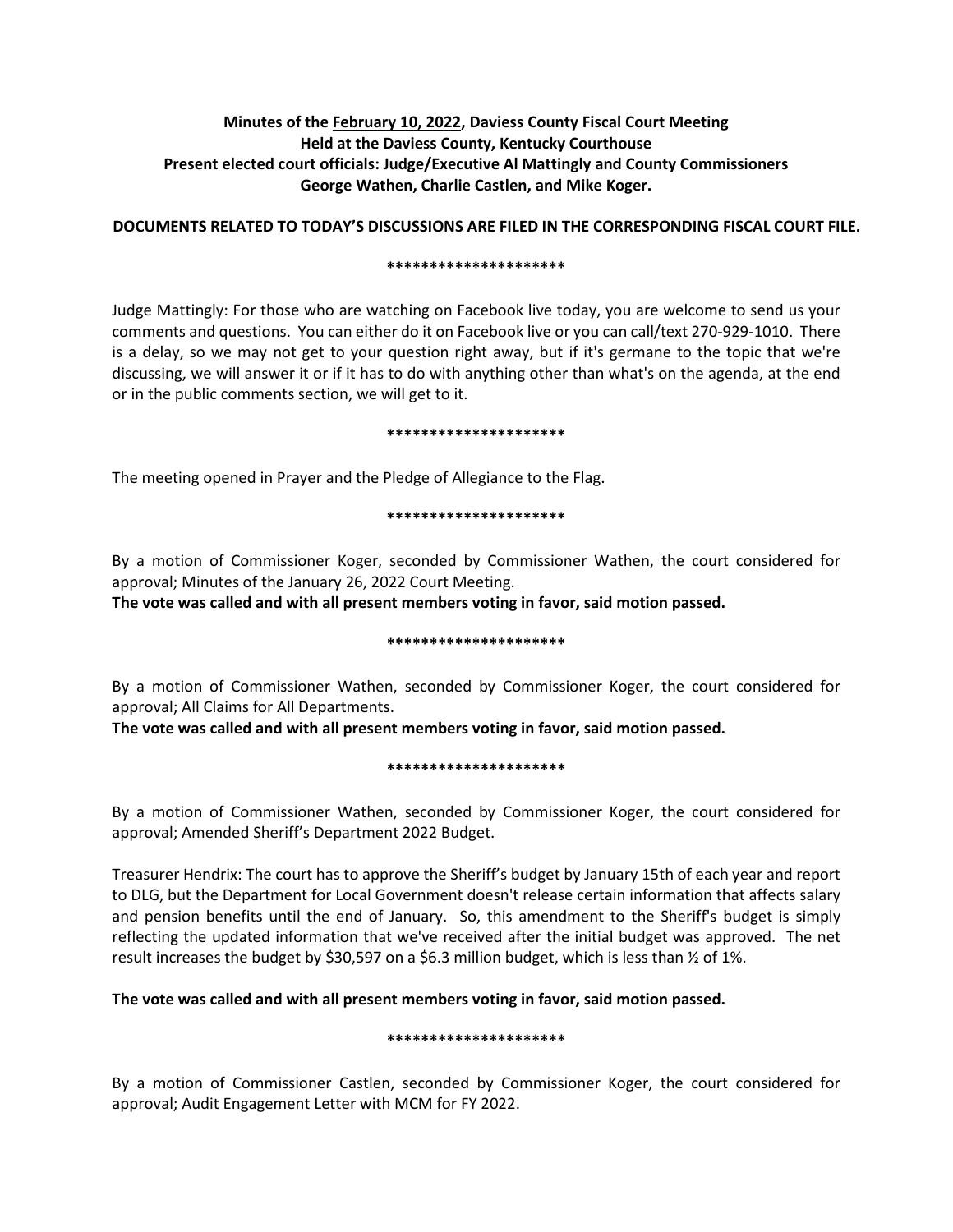Treasurer Hendrix: This agreement is the engagement letter for the annual audit that we're required to have. The state has declined to audit us this year and we have permission to request an outside auditor. We've used MCM before and have been satisfied with their services. I've reviewed it and it's similar to prior years. The fee only increased by a \$1,000.

**The vote was called and with all present members voting in favor, said motion passed.** 

## **\*\*\*\*\*\*\*\*\*\*\*\*\*\*\*\*\*\*\*\*\***

By a motion of Commissioner Wathen, seconded by Commissioner Koger, the court considered for approval; Utilize the Option to Elect the "Standard Revenue Loss Allowance" for \$10 million of the 2021 American Rescue Plan Act (ARPA) Funding.

Treasurer Hendrix: In 2021, Daviess County Fiscal Court was notified that it would receive \$19.7 million in funds from the American Rescue Plan Act (ARPA). We would receive those funds in two payments - half in 2021 and half in 2022. The treasury issued interim guidance laying out the eligible project categories. In January 2022, the treasury issued their final rule. In reviewing that rule, we learned that the revenue loss provision had been modified and it went from a multi-year calculation to now a standard loss allowance of up to \$10 million and that amount could be spent on normal government services unless expressly prohibited by the act. Some examples include, it could not be used to lower a tax, directly or indirectly, pay pension liability costs or judgments. The standard loss allowance was designed to simplify both the determination of the loss and the reporting burden that are placed on the entities. After review, and after discussions with the court members, the staff is recommending that the court elect the ARPA standard loss allowance of up to \$10 million. If approved, then the ARPA funds would most likely be allocated to two projects – broadband project, which has previously been discussed, and the standard loss allowance, which would be spent on government services.

Judge Mattingly: The federal government listened to local governments and decided what they originally wanted done was going to be too complicated.

Treasurer Hendrix: They did, because they realized there were a lot of nuances that you really didn't have the ability to adjust for. If you raised or lowered a tax during the period that they're looking at, that clearly affects your revenue loss calculation, but there was no mechanism to adjust for that. I think there may now be, but they did a calculation and came up with the \$10 million, and this, I guarantee you, most agencies will utilize.

Judge Mattingly: The federal government told us that we needed to make this election as quickly as possible.

Treasurer Hendrix: It's a one-time election. We can't reverse it. In the last report that went in January  $31<sup>st</sup>$ , that's where you were supposed to make that election. So, we're going to finish it up, if approved.

# **The vote was called and with all present members voting in favor, said motion passed.**

## **\*\*\*\*\*\*\*\*\*\*\*\*\*\*\*\*\*\*\*\*\***

By a motion of Commissioner Koger, seconded by Commissioner Wathen, the court considered for approval; Award the following **Bids** as follows: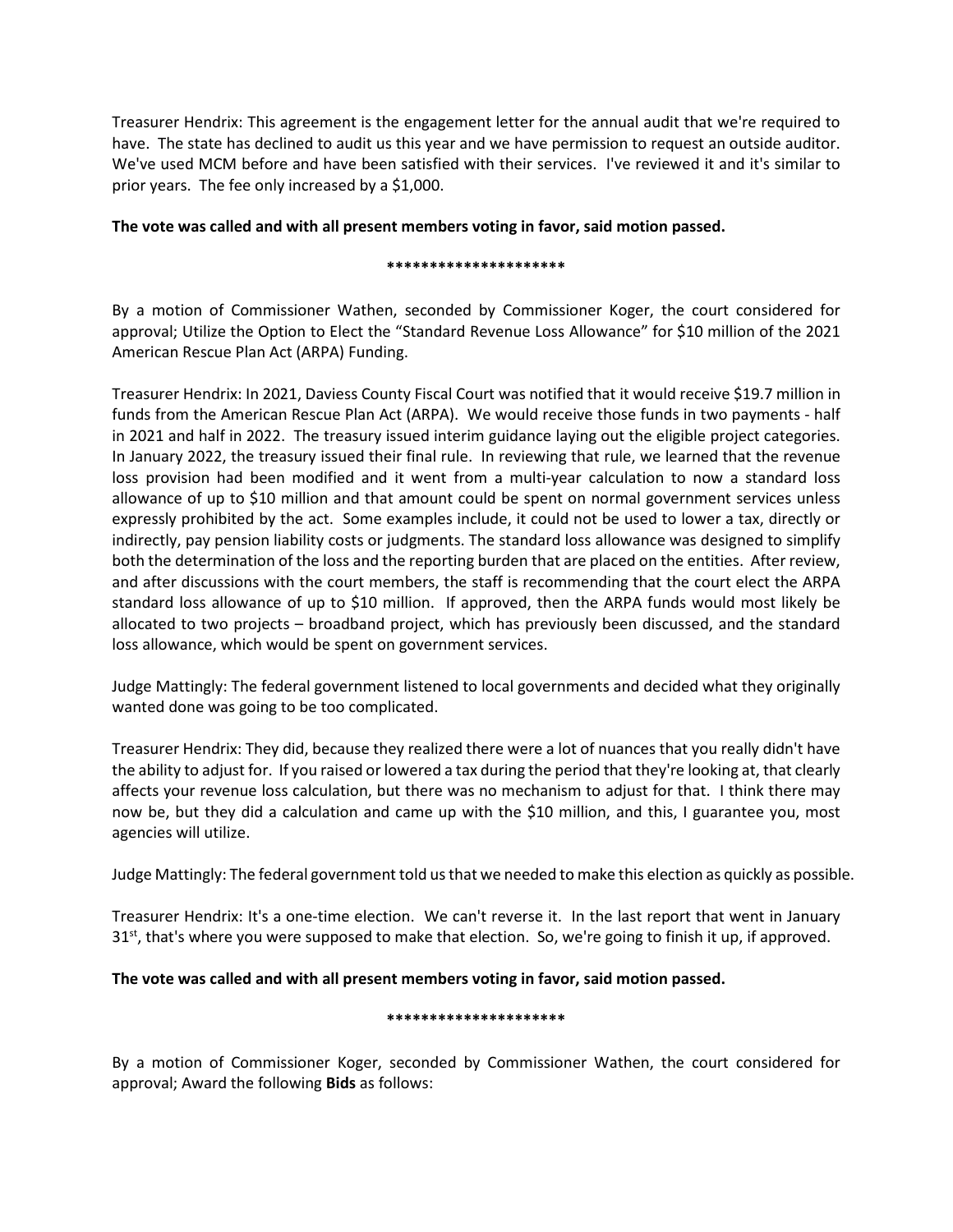• **01-2022**: One (1) New Dump Trailer (Landfill) to Superior Manufacturing, Inc.

Assistant County Treasurer Jordan Johnson: This bid is for the provision of one (1) new dump trailer for the West Daviess County Landfill. You will note that we received a single bid. We reached out to several vendors whom we expected to participate to see why they chose not to, and all stated that their 2022 order schedules were full or nearly full and that they will not be placing orders for 2023 until the fall of this year. They also added that due to the pandemic's effects on the market, they have been seeing weekly price increases, making it difficult to lock in a price with our bid process and assuming that risk. That said, the single bidder is a well-known supplier that had an order slot available by which to bid the item, and their price was within the expected range. We recommend award to the only bid received submitted by Superior Manufacturing, Inc. for the 2023 RC 24/54 Superior unit in the amount of \$47,875. There were no exceptions to our bid specifications, this is a budgeted item, and I would recommend approval.

• **04-2022**: Two (2) New 5th Wheel Road Tractors (Transfer Station) Vomac Truck Sales

Mr. Johnson: We offered a trade-in for each unit as detailed on the evaluation report. We also included Bid Option 1, which is a 60 months/500,000 miles engine and exhaust after treatment extended warranty, which we have been including on all new road tractors. You will note we received a single bid, and upon reaching out to other vendors who typically participate, we received the same answers as we did for Bid No. 01-2022. That said, the single bidder is a supplier we have used for multiple road tractors and walking floor trailers, they had order slots available to accommodate our bid, and their pricing was within the expected range. We recommend award to the only bid received submitted by Vomac Truck Sales and Service, Inc. for the two (2) 2024 Mack Anthem 64T units exercising the trade-in options and bid option 1 for both units in the total net amount of \$254,510. These items will be in next year's budget, as you're aware the Court chose to bid them early due to the lengthening lead times on delivery. The exceptions were minor, and I would recommend approval.

**The vote was called and with all present members voting in favor, said motion passed.** 

# **\*\*\*\*\*\*\*\*\*\*\*\*\*\*\*\*\*\*\*\*\***

By a motion of Commissioner Wathen, seconded by Commissioner Koger, the court considered for approval; Reject the following **Bids:**

# • **02-2022**: PVC Pipe for Landfill Cell Construction (Landfill)

Mr. Johnson: We received a single bid with pricing outside of our expected range. Our consultant engineering firm for the Solid Waste Department notified us that there is a scheduled pipe equivalent to the specified SDR pipe, which may attract more bidders and more competitive pricing since very few suppliers carry the type of pipe that we specified. This equivalent pipe will be allowed for our application per our regulations. Also it should be noted that we do not need this pipe for the cell until late fall of this year, so this delay will not affect operations. We recommend to reject all bids and re-bid this item at a later date with our specifications highlighting the allowable equivalent pipe.

• **03-2022**: One (1) New Single Axle Dump Truck (Road)

Mr. Johnson: We received a single bid with pricing well outside of our expected range that was in complete exception to our specifications. After reviewing this with Road Department management, they believe we can work with vendors and revisit the specifications to more accurately build what is needed. This unit differs from the average dump truck and all other dump trucks in our fleet, which caused complications on finding a viable vendor given the market. We recommend to reject all bids and re-bid this item at a later date with altered specifications.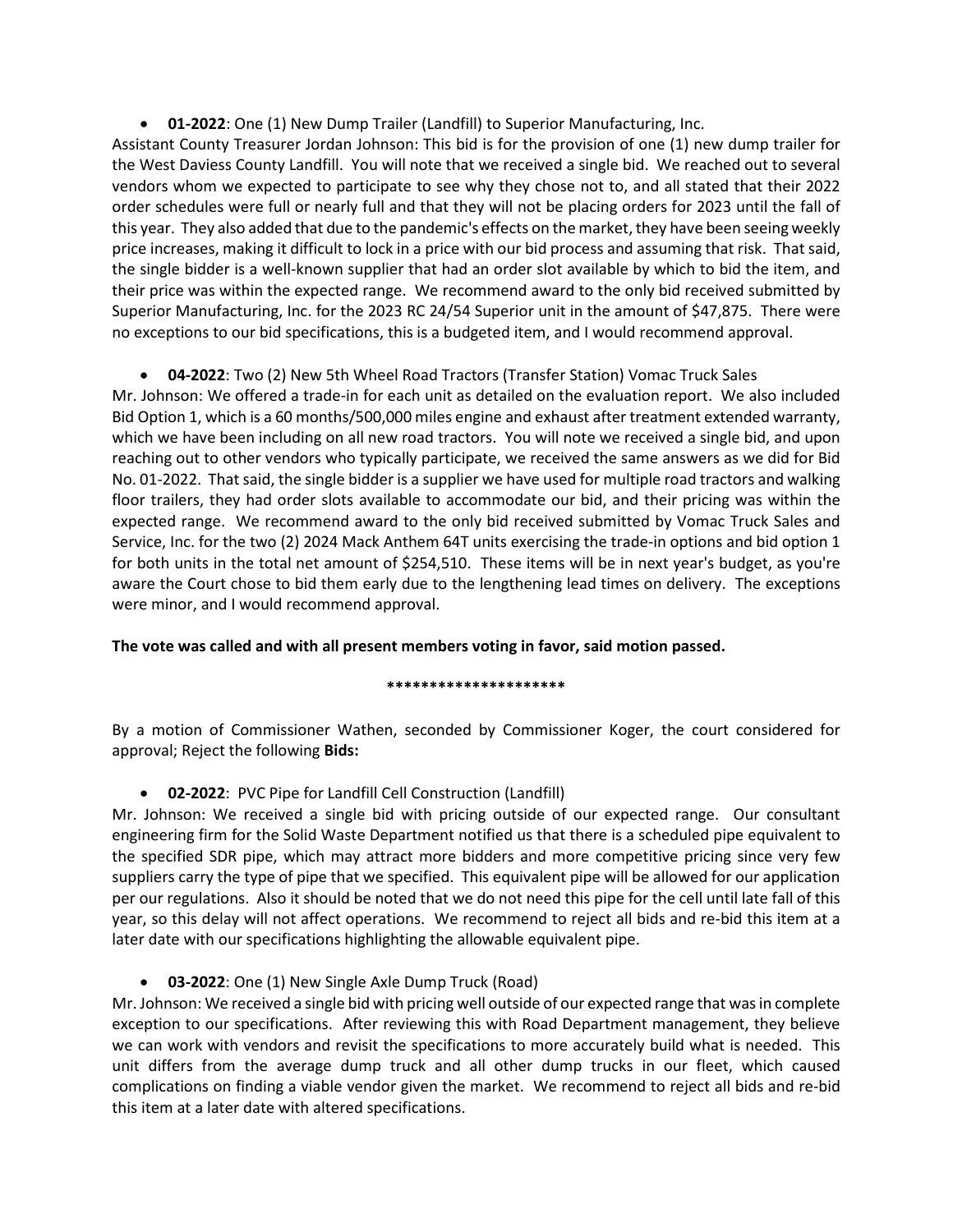Commissioner Castlen asked when those rebids would be received and was told within the next 2-4 weeks.

## **The vote was called and with all present members voting in favor, said motion passed.**

### **\*\*\*\*\*\*\*\*\*\*\*\*\*\*\*\*\*\*\*\*\***

By a motion of Commissioner Koger, seconded by Commissioner Wathen, the court considered for approval; Promote Jason Hawkins as Service Technician eff. Feb. 14, 2022. **The vote was called and with all present members voting in favor, said motion passed.** 

### **\*\*\*\*\*\*\*\*\*\*\*\*\*\*\*\*\*\*\*\*\***

By a motion of Commissioner Wathen, seconded by Commissioner Koger, the court considered for approval; Promote Jeff Martin to Heavy Equipment Operator at the Landfill eff. Feb. 14, 2022. **The vote was called and with all present members voting in favor, said motion passed.** 

### **\*\*\*\*\*\*\*\*\*\*\*\*\*\*\*\*\*\*\*\*\***

**First Reading KOC A.100.04 (2022) 03-2022** – Budget Amendment No. 4.

# **Comments:**

Treasurer Hendrix: This is the first reading we have been awarded two grants that were not included in the original budget so all this is doing is putting those grants in that budget. The first one's an EMA grant that, I believe, is for a generator. We don't know what the total amount is. I think the original amount started out about \$75,000. I just doubled it so we don't have to do this twice. We will actually just spend whatever the actual amount comes back. There is a match, but it's not significant. The other is for an LEPP grant and that amount is exact. It's for the jail bulletproof vest. As you recall, we re-did that bid and this is the award. It's for \$34,500.

## **\*\*\*\*\*\*\*\*\*\*\*\*\*\*\*\*\*\*\*\*\***

**First Reading KOC 220.36 (2022) 02-2022** – An Ordinance Repealing the Imposition and Collection of an Insurance Premium License Fee on Insurance Companies for the Privilege of Doing Business in the County of Daviess Outside of the City of Owensboro Effective July 1, 2022

# **Comments:**

Treasurer Hendrix: The Insurance Premium Tax was increased by 4% to help with the downtown project, particularly the convention center. That 4% was added in two pieces - one in July 2009 and one in 2010. We've collected 4%. We had a provision in the original ordinance that said once we had collected enough revenue to service the bond debt, the tax had to come off of the rate. We've been monitoring it for years and last year, as you recall, July  $1<sup>st</sup>$ , we were going to grossly over collect. We can only lower the rate once a year, so we did lower the rate from the 4% down to 2.3%, so that we didn't grossly over collect. Those collections have come in as predicted and we will have collected enough money by the end of this fiscal year to service the remainder of the bond. This ordinance is repealing the ordinance that put the 4% and then the 2.3% in effect. So, we're repealing the ordinance effective July 1, 2022 and at that point, the insurance rate will return to the original 4.9%.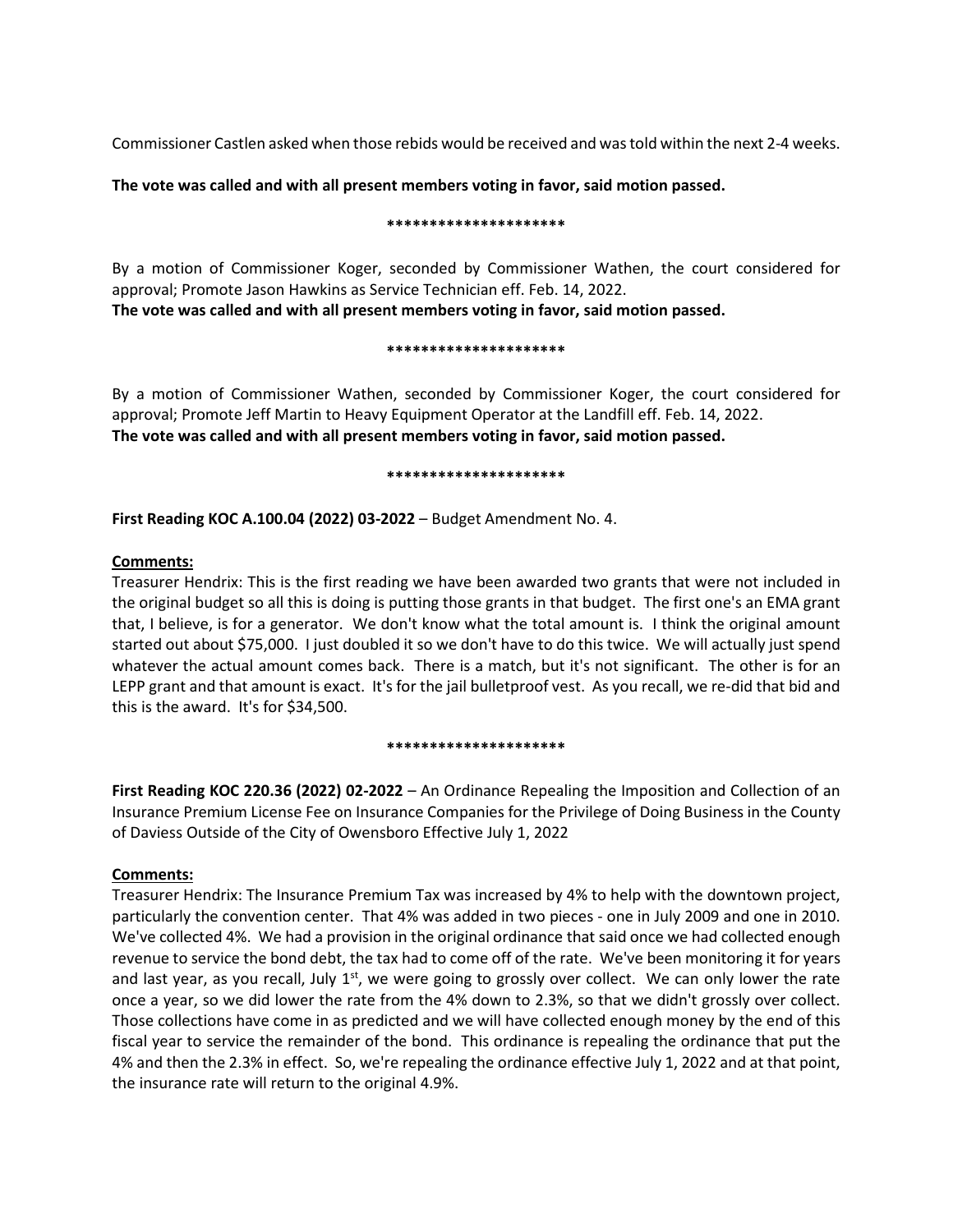Judge Mattingly: Last year, after we reduced it, we got a call or two from people who said they didn't get a reduction.

Treasurer Hendrix: Of the ones that I am aware of, they were actually from citizens who lived inside of the city limits and this does not work like property tax. Property tax, everyone who lives in the county pays county property tax. The insurance premium is different. If you live inside the city limits, you pay to the city the city's rate. If you live inside of the city limits of Whitesville, you pay that city's rate. If you live outside those two, but within Daviess County, you pay the county's rate. This is our county ordinance and it only applies to people who live in Daviess County, but not to those who live inside of the incorporated city limits of Whitesville or Owensboro.

Judge Mattingly: We are all very pleased to be able to do this. The previous court said that they would take it off when we had accumulated enough to cover it. This is roughly 6-7 years early.

Treasurer Hendrix: The original bond was 2030. We took 6 years off when we refinanced it at the lower rate, but kept paying the same so we could keep reducing it and the natural increases in insurance premiums have yielded an extra year or two.

Judge Mattingly: I would remind people too that when you get your insurance bill there's more than just insurance premium tax on the bill and that insurance rates do go up they sometimes they come down as well. It's nice to be able to do this for the citizens that live outside the corporate limits. I wish we could do it for those who live inside the corporate limits we don't control their tax rates.

#### **\*\*\*\*\*\*\*\*\*\*\*\*\*\*\*\*\*\*\*\*\***

No other business was brought before the Daviess County Fiscal Court.

## **\*\*\*\*\*\*\*\*\*\*\*\*\*\*\*\*\*\*\*\*\***

No public comments were received.

## **\*\*\*\*\*\*\*\*\*\*\*\*\*\*\*\*\*\*\*\*\***

No comments were made from Daviess County Fiscal Court.

#### **\*\*\*\*\*\*\*\*\*\*\*\*\*\*\*\*\*\*\*\*\***

By a motion of Commissioner Wathen, seconded by Commissioner Koger, the court considered for approval; Enter into **Closed Session per KRS 61.810 (1) (b) -** Deliberations on the future acquisition of sale of real property by a public agency, but only when publicity would be likely to affect the value of a specific piece of property to be acquired for public use or sold by a public agency.

Following the closed session, no action was taken.

**The vote was called and with all present members voting in favor, said motion passed.** 

**\*\*\*\*\*\*\*\*\*\*\*\*\*\*\*\*\*\*\*\*\***